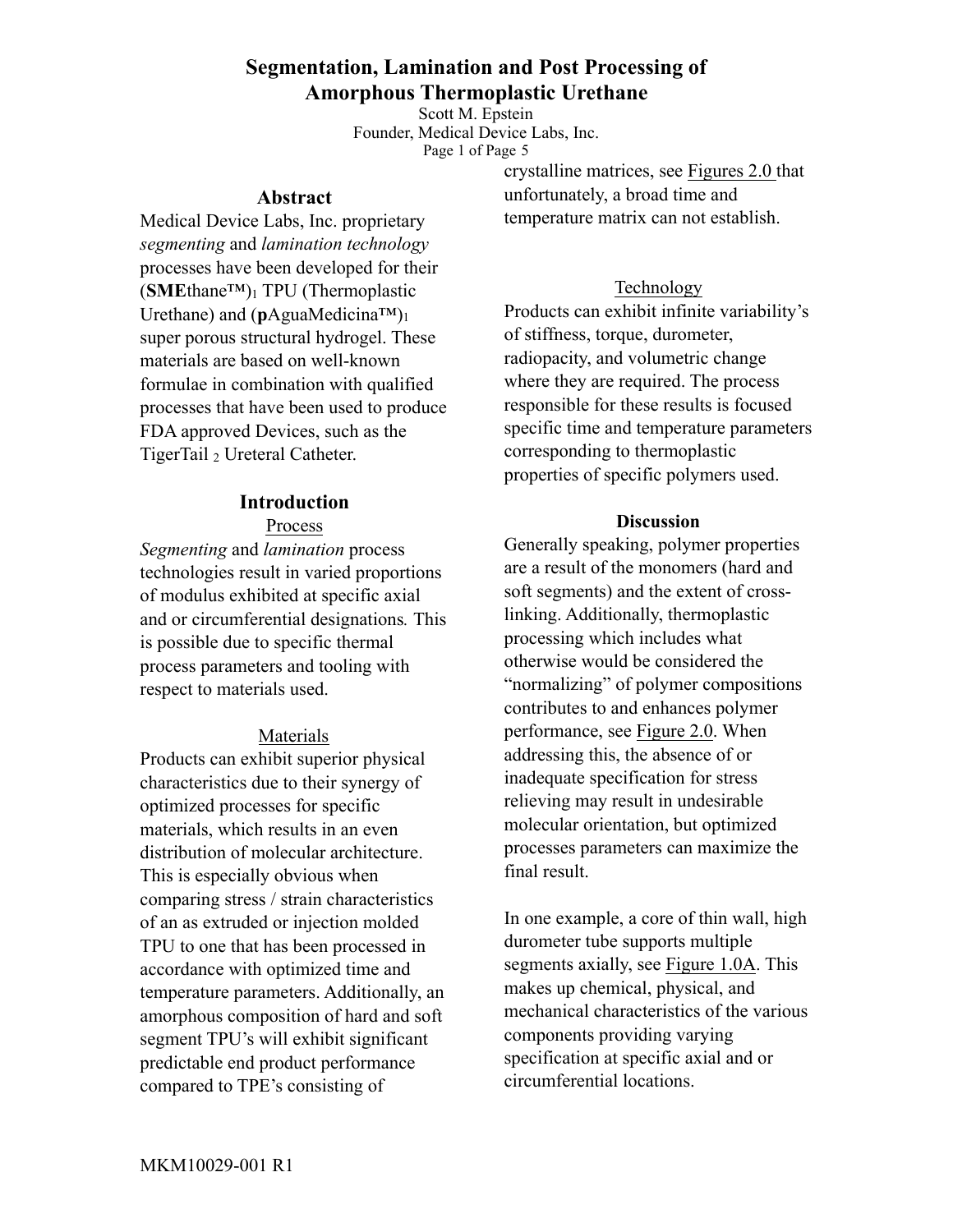Segmentation, Lamination and Post Processing of Amorphous Thermoplastic Urethane

Page 2 of Page 5

Another example, a catheter distal tip can be a soft flexible segment, minimizing trauma, while a rigid center core maintains torque-ability and pushability. The catheter may also or alternatively include coaxial layers laminated together such as radiopaque

segments incorporated into the assembly to aid in implantation and positioning. Furthermore, given the potential for biological interaction a coaxial layer that isolates radiopaque segments from direct physiological contact is desirable.

To reliably accomplish these lamination and segmentations, this paper suggests that although many methods exist, the best method for joining and achieving optimized molecular orientation is thermal processing either individual components or an entire assembly.

This is accomplished by supporting the profile over a mandrel with no residual clearance. In fact inducing a slight load is recommended. As shown, see Figure 1.0.B, one segment may be clamped to prevent movement, while axial pressure is applied to the other end. Then the welding cycle is coordinated at appropriate time and temperature for polymer segments to orient into the best possible configuration.

## **Experimental Procedure**

**Objective** The scope addressed typically beneficial aspects of catheter design. These are:

Push-ability 3 refers to response of a tube when a longitudinal force acts along its

MKM10029-001 R1

axis. For small deflections, a spring model is used where the longitudinal stiffness is determined by:

**(Equation 1.0)**  $\mathbf{K}_{\text{long}} = \mathbf{E} \cdot \mathbf{A} / \mathbf{L}$ ; where  $(K_{long})$  is the longitudinal spring constant, (E) is the modulus of elasticity, (A) is cross sectional area and (L) is the length of the shaft under deflection.

Torque-ability 3 describes the behavior of a tube when a moment torques about

its longitudinal axis. For small deflections this too may approximate a spring system in which torsional stiffness is determined by:

**(Equation 2.0)**  $K_{\text{torq}} = G \cdot J / L;$ where  $(K_{\text{torq}})$  is the torsional spring constant,  $G =$  shear modulus,  $J =$  Polar Moment of inertia, and  $L =$  length.

Young's Modulus (Modulus of Elasticity) (E)); describes elastic properties by the ratio of stress to the strain of objects; where

> **(Equation 3.0): (E = stress / axial strain)**

## Method

Tensile testing (Young's Modulus) of a segmented and or laminated finished fully processed assembly is compared to the individual components, as-supplied which serve as the control samples that otherwise would incorporate residual stresses with out proper post processing.

## **Conclusion**

Qualification of processes can be used to achieve optimum parameters for TPE and TPU products. TPE's can be orientated in an optimum configuration,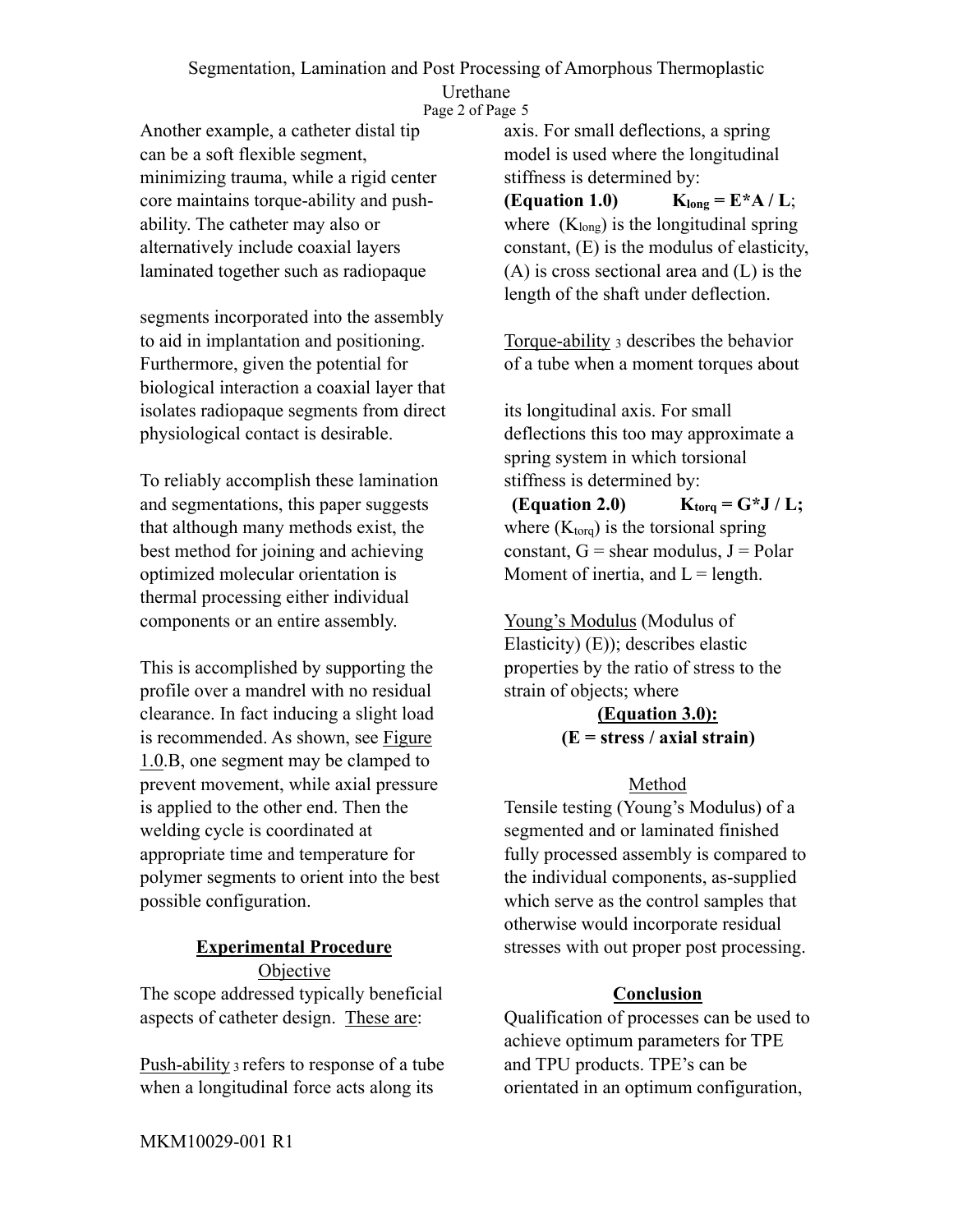Segmentation, Lamination and Post Processing of Amorphous Thermoplastic

#### Urethane Page 3 of Page 5

but crystalline networks may not achieve the architecture of amorphous TPU's.

A process qualification that considers a matrix of maximum and minimum parameters, results in optimum enhanced product characteristics. When comparing memory retention of TPE's such as

Nylon 6/6 to amorphous TPU, results indicated primarily due to normalization processes, reliable recovery time and ID of TPU devices processed by specific parameters results in a more consistent product; see Graph 4.0.

When comparing tensile strength and elongation, torque-ability and pushability, TPU's exhibited the same superior results, see Graph 1.0, 2.0 & 3.0. These results are even more profound due to the ability to seamlessly join layers and segments achieving varied characteristics at specific locations.

In conclusion, amorphous thermoplastic urethanes can be processed to exceed individual component characteristics; that in an end product exhibit superior physical characteristics, either cumulatively or individually. This is due to process management of thermal energy that results in an evenly distributed, superior molecular orientation of polymer hard and soft segments, not exhibited by generic rules of thumb for post processing.

## **References**

**1**. SMEthane and pAguaMedicina are pending trademark registration of Medical Device Labs, Inc. **2.** TigerTail is a registered trademark of

C.R Bard Inc.

**3**. Roth, Ron; January 01, 2001; Medical Device & Diagnostic Industry Magazine, Design Considerations in Small-Diameter Medical Tubing; Effective design specification methods and early

manufacturing involvement can optimize product manufacturability.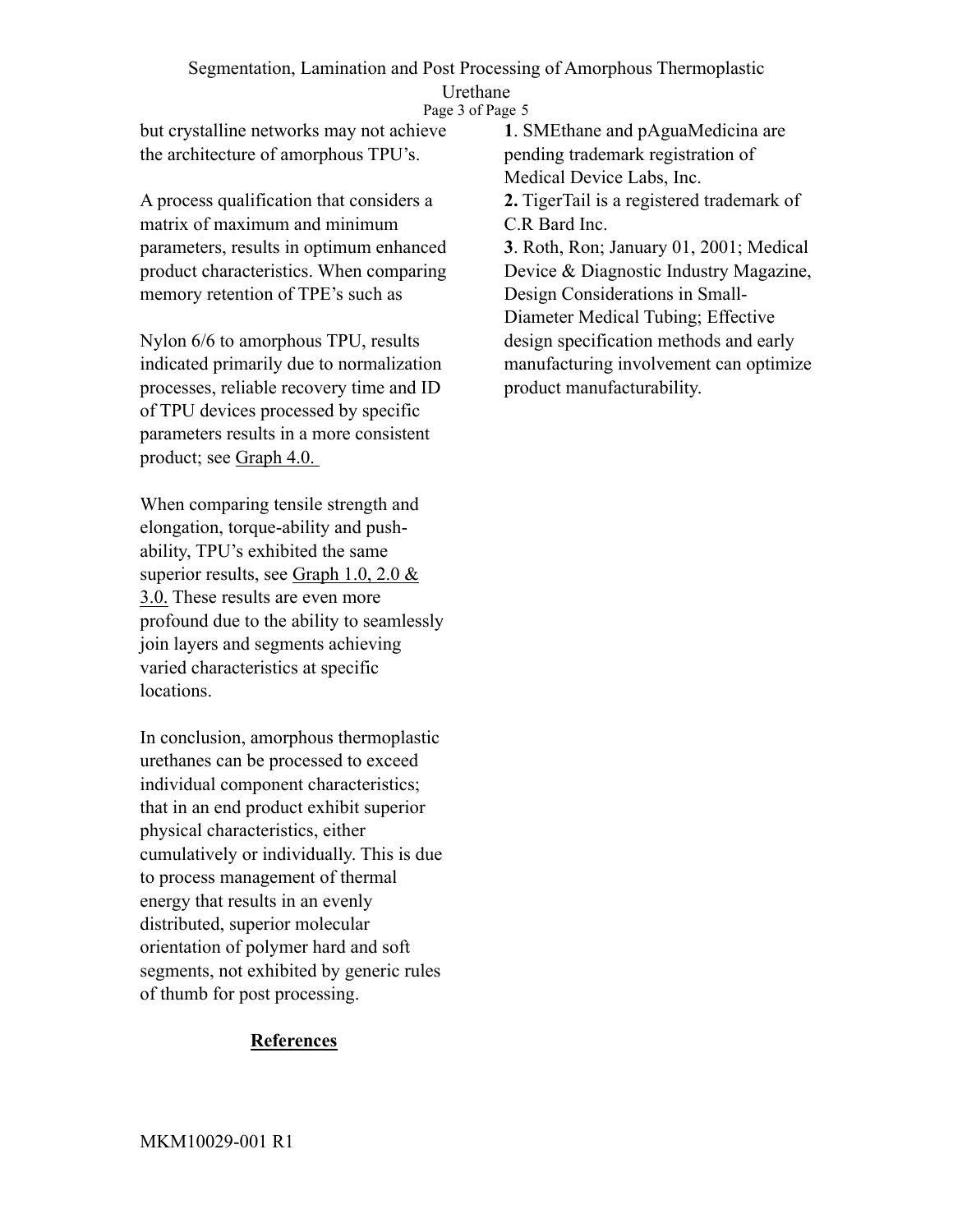## Segmentation, Lamination and Post Processing of Amorphous Thermoplastic Urethane Page 4 of Page 5



**Graph 4.0** 

**Figures Figure 1.0A**